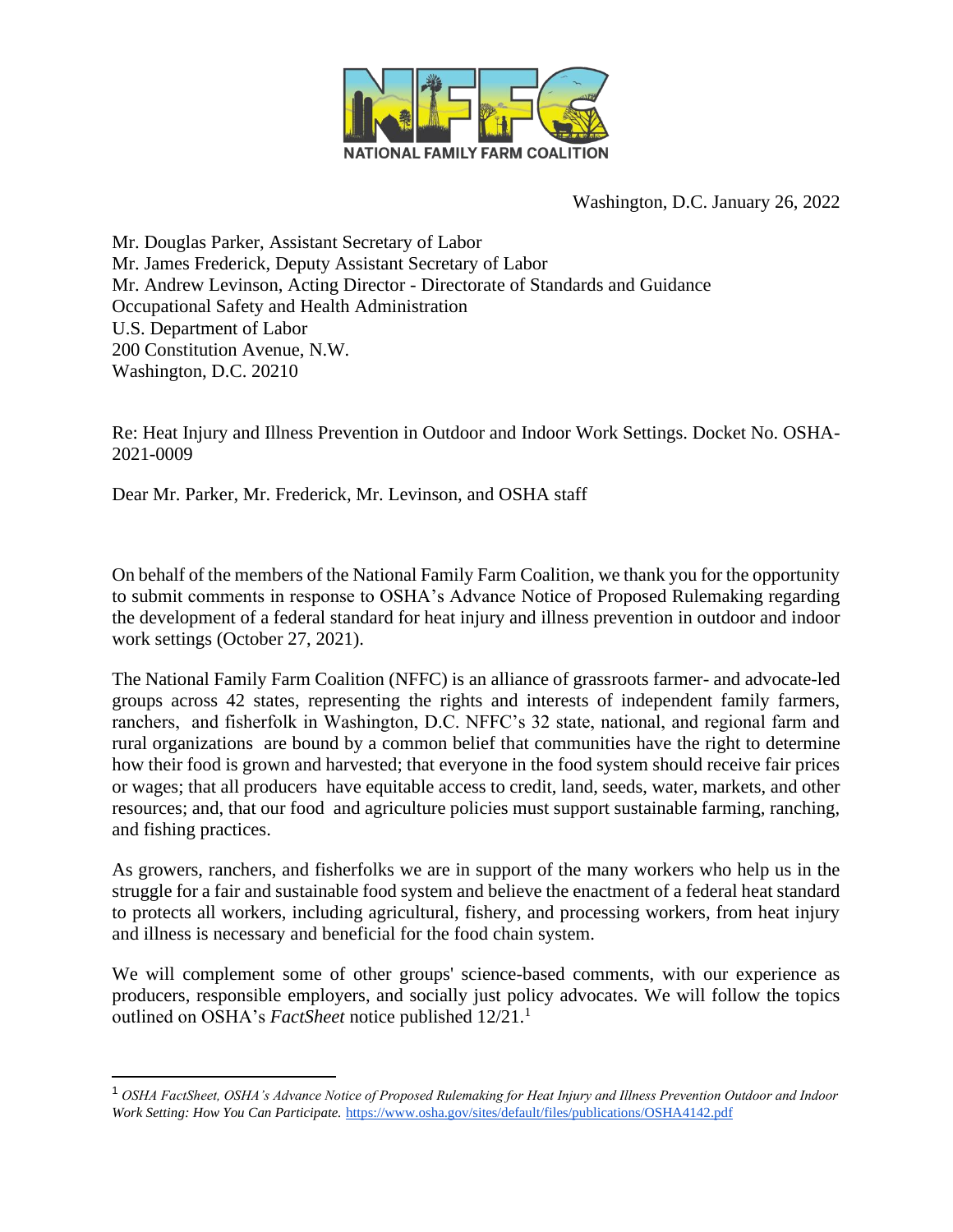

## **Occupational Illness, Injuries, and Fatalities Due to Hazardous Heat**

Agriculture, commercial fishing, and indoor processing plants workers -either on packing houses or kitchens, are essential for the US economy and paradoxically are at greater risk for heat related illness and injuries. It is not exclusively for the increase exposure to warmer working conditions, but it is also for the structure that many of these workers face when employed by profit-driven producers.

OSHA enforcement data contain reports of 65 agricultural worker deaths caused by heat stress between 2002 and 2020, accounting for one sixth of occupational fatalities from heat stress during this period,<sup>2</sup> even though agricultural workers represent only 1.4% of all employed workers in the U.S. $3$  A different analysis indicates that from 2000 through 2010 the death rate for heat-related illness among agricultural workers was 35 times higher than the rate for all other industries—with an average of 6.8 deaths per year—based on data obtained from the Census of Fatal Occupational Injuries of the Bureau of Labor Statistics.<sup>4</sup>

Similarly, the commercial fishing industry in the United States is one of the most hazardous occupations. Operations are characterized by strenuous labor, long work hours, harsh weather, and moving decks. Risk varies by vessel and types of gear. During 2000–2016, the fishing industry suffered a fatality rate of 115 deaths per 100,000 workers, compared with an average of 4 deaths per 100,000 workers among all U.S. workers.<sup>5</sup> In addition, researchers trying to identify the best personal flotation devices (PFDs) for shrimp fishermen have had to understand the differences between perceived heat stress and physiological heat stress during simulated shrimp fishing tasks in hot and humid environments while wearing PFDs. These results suggest that perceptual heat strain can be used as an indicator of physiological heat strain at a moderate intensity under similar hot and humid environmental conditions.<sup>6</sup>

The data is relevant because perception of heat stress and actual physiological heat stress is fundamental for workers to prevent injuries and illness. Particularly, because despite the dangerous work conditions and recurring HRI, farmworkers frequently report lacking training in

<sup>4</sup> Gubernot DM, Anderson GB, Hunting KL. (2015) Characterizing occupational heat-related mortality in the United States, 2000-2010: an analysis using the Census of Fatal Occupational Injuries database. *Am J Ind Med.* Feb;58(2):203-11. doi: 10.1002/ajim.22381. PMID: 25603942; PMCID: PMC4657558. <https://www.ncbi.nlm.nih.gov/pmc/articles/PMC4657558/>

<https://www.tandfonline.com/doi/pdf/10.1080/1059924X.2021.1849494>

<sup>&</sup>lt;sup>2</sup> Calderon I. *Temperatures continue to rise and farmworkers continue to be at risk*. Midwest Center for Investigative Reporting. October 21, 2021. Available at[: https://investigatemidwest.org/2021/10/21/temperatures-continue-to-rise-and-farmworkers](https://investigatemidwest.org/2021/10/21/temperatures-continue-to-rise-and-farmworkers-continue-to-be-at-risk/)[continue-to-be-at-risk/.](https://investigatemidwest.org/2021/10/21/temperatures-continue-to-rise-and-farmworkers-continue-to-be-at-risk/) Last accessed December 3, 2021.

<sup>3</sup> USDA Economic Research Service. *Ag and Food Sectors and the Economy*. Updated November 8, 2021. Available at: [https://www.ers.usda.gov/data-products/ag-and-food-statistics-charting-the-essentials/ag-and-food-sectors-and-the-economy/.](https://www.ers.usda.gov/data-products/ag-and-food-statistics-charting-the-essentials/ag-and-food-sectors-and-the-economy/) Last accessed December 10, 2021.

<sup>5</sup> Lincoln, J. M., Carruth, A., Cherry, D., Kincl, L., & Syron, L. N. (2021). Occupational Health Research in the Commercial Fishing Industry. *Journal of agromedicine*, 26(1), 28-30.

<sup>6</sup> Hajizadeh R, Golbabaei F, Dehghan SF, Beheshti MH, Jafari SM, Taheri F. (2016) Validating the heat stress indices for using in heavy work activities in hot and dry climates. *J Res Health Sci*.16:90–95. <https://www.ncbi.nlm.nih.gov/pmc/articles/PMC7189940/>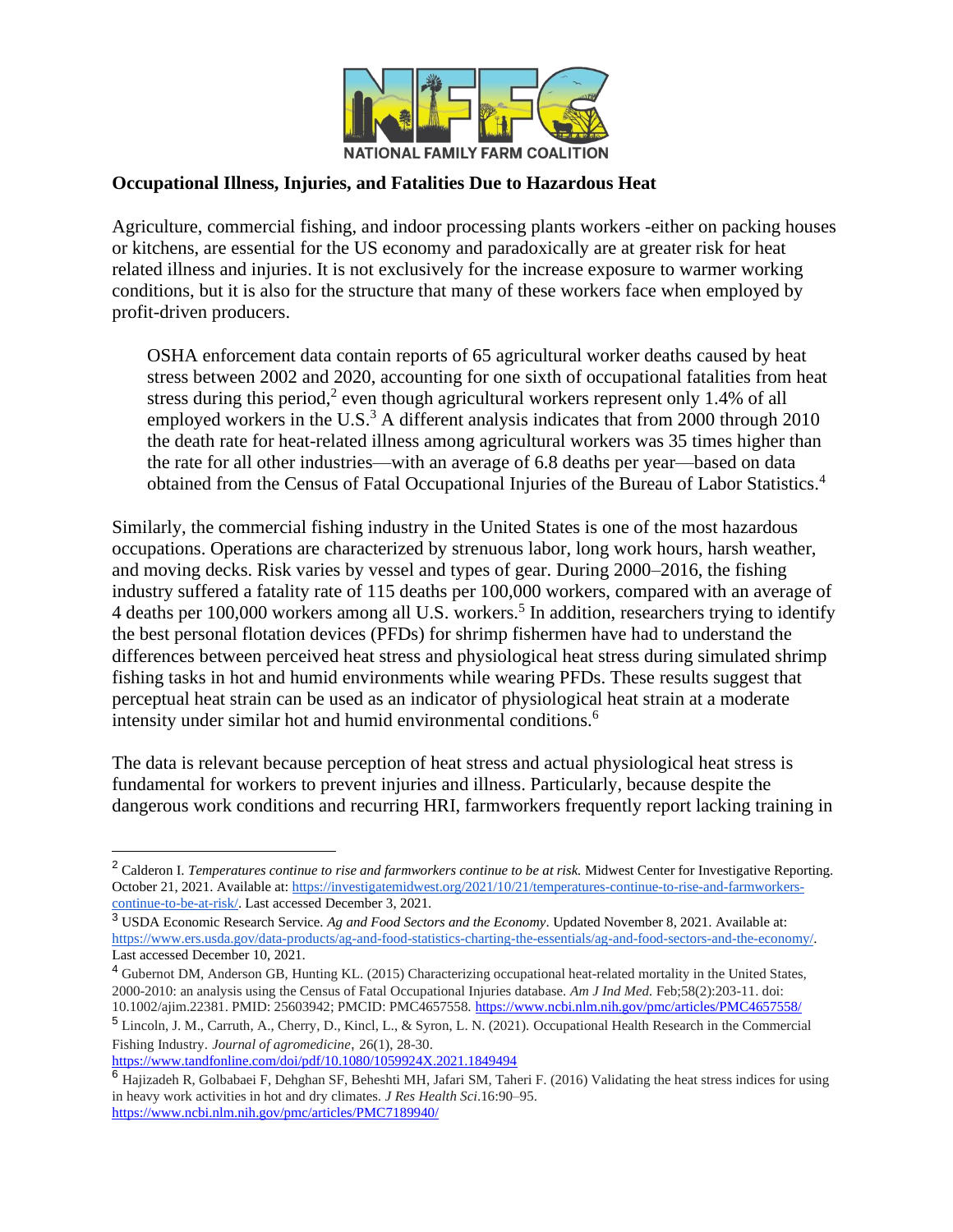

heat safety.<sup>7, 8, 9</sup> Knowing to recognize the symptoms leading to HRI significantly reduces the risks associated with it. OSHA's HRI prevention recommendations, while well intentioned and comprehensive are not properly implemented. The issue represents not just an imminent problem as it has been described, but a long-term issue for workers in diverse sectors.

For example, research has pointed to the frequency with which farmworkers experience risk factors for kidney disease or kidney injury because of occupational heat exposure. A review of the scientific literature on occupational heat exposure and risk factors for chronic kidney disease of non-traditional origin (CKDnt) across fifteen occupations in the U.S. revealed a high frequency of at least mild hyperthermia (core body temperature above 38.0 °C) among agricultural workers.<sup>10</sup> Prevalence studies have added information about occupations at risk for CKDnt, both agricultural and non-agricultural. While it is often stated that young, male agricultural workers are disproportionately affected by  $\text{CKDnt}^{11}$ , not all types of agricultural workers are affected equally, and some non-agricultural occupations also carry increased risks. In agriculture, the highest risk for CKDnt is for sugarcane cutters and field workers<sup>12 13</sup> with CKDnt also reported for cotton, banana, rice and corn workers.<sup>14</sup> These are industrial crops and contrast with findings from El Salvador and Nicaragua where kidney dysfunction was not observed among subsistence farmers in coastal areas and coffee farmers who had never worked in plantation agriculture.<sup>15</sup> It was suggested that small farmers have more

[https://www.scielosp.org/article/ssm/content/raw/?resource\\_ssm\\_path=/media/assets/medicc/v16n2/05.pdf](https://www.scielosp.org/article/ssm/content/raw/?resource_ssm_path=/media/assets/medicc/v16n2/05.pdf)

<sup>7</sup> Luque JS, Becker A, Bossak BH, Grzywacz JG, Tovar-Aguilar JA, Guo Y. (2020) Knowledge and Practices to Avoid Heat-Related Illness among Hispanic Farmworkers along the Florida-Georgia Line*. J Agromedicine*. Apr;25(2):190-200. doi: 10.1080/1059924X.2019.1670312. Epub 2019 Sep 23. PMID: 31544652; PMCID: PMC7075471. <https://www.ncbi.nlm.nih.gov/pmc/articles/pmc7075471/>

<sup>&</sup>lt;sup>8</sup> Flocks J, Vi Thien Mac V, Runkle J, Tovar-Aguilar JA, Economos J, McCauley LA. (2013) Female farmworkers' perceptions of heat-related illness and pregnancy health*. J Agromedicine*. 18(4):350-8. doi: 10.1080/1059924X.2013.826607. PMID: 24125050; PMCID: PMC5682625. <https://www.ncbi.nlm.nih.gov/pmc/articles/pmc5682625/>

<sup>9</sup> Spector JT, Krenz J, Blank KN. (2015) Risk Factors for Heat-Related Illness in Washington Crop Workers*. J Agromedicine*. 20(3):349-59. doi: 10.1080/1059924X.2015.1047107. PMID: 26237726; PMCID: PMC5562231. <https://www.ncbi.nlm.nih.gov/pmc/articles/pmc5562231/>

<sup>&</sup>lt;sup>10</sup> Chapman CL, Hess HW, Lucas RAI, Glaser J, Saran R, Bragg-Gresham J, Wegman DH, Hansson E, Minson CT, Schlader ZJ. (2021) Occupational heat exposure and the risk of chronic kidney disease of nontraditional origin in the United States. Am J Physiol Regul Integr Comp Physiol. Aug 1;321(2):R141-R151. doi: 10.1152/ajpregu.00103.2021. Epub 2021 Jun 23. PMID: 34161738; PMCID: PMC8409908.

<sup>11</sup> O'Donnell JK, Tobey M, Weiner DE, Stevens LA, Johnson S, Stringham P, Cohen B, Brooks DR. (2011) Prevalence of and risk factors for chronic kidney disease in rural Nicaragua. Nephrol Dial Transplant. 26(9):2798–2805. <https://academic.oup.com/ndt/article/26/9/2798/1815183>

<sup>&</sup>lt;sup>12</sup> Torres C, Aragón A, González M, López I, Jakobsson K, Elinder CG, Lundberg I, Wesseling C. (2010) Evidence of widespread chronic kidney disease of unknown cause in Nicaragua Central America. *Am J Kidney Dis*. 55(5):485–496. [https://www.academia.edu/download/47481441/Decreased\\_Kidney\\_Function\\_of\\_Unknown\\_Cau20160724-17992-1l15d1z.pdf](https://www.academia.edu/download/47481441/Decreased_Kidney_Function_of_Unknown_Cau20160724-17992-1l15d1z.pdf)

<sup>13</sup> Peraza S, Wesseling C, Aragón A, Reiva R, García RA, Torres C, Jakobsson K, Elinder CG, Hogstedt C. (2012) Decreased kidney function among agriculture workers in El Salvador. *Am J Kidney Dis*. 59(4):531–540. [http://anhaes.org/wp](http://anhaes.org/wp-content/uploads/2013/04/Publicacion-AJKD-SALTRA-CKD-SV-2012.pdf)[content/uploads/2013/04/Publicacion-AJKD-SALTRA-CKD-SV-2012.pdf](http://anhaes.org/wp-content/uploads/2013/04/Publicacion-AJKD-SALTRA-CKD-SV-2012.pdf)

<sup>14</sup> Orantes CM, Herrera R, Almaguer M, Brizuela EG, Núñez L, Alvarado NP, Fuentes EJ, Bayarre HD, Amaya JC, Calero DJ, Vela XF, Zelaya SM, Granados DV, Orellana P. (2014) Epidemiology of chronic kidney disease in adults of Salvadoran agricultural communities. *MEDICC Rev.* 16(2):23–30.

<sup>&</sup>lt;sup>15</sup> Wesseling C, Aragón A, González M, Weiss I, Glaser J, Rivard CJ, Roncal-Jiménez C, Correa-Rotter R, Johnson RJ. (2016) Heat stress hydration and uric acid: a cross-sectional study in workers of three occupations in a hotspot of Mesoamerican nephropathy in Nicaragua. *BMJ Open*. 6(12):e011034.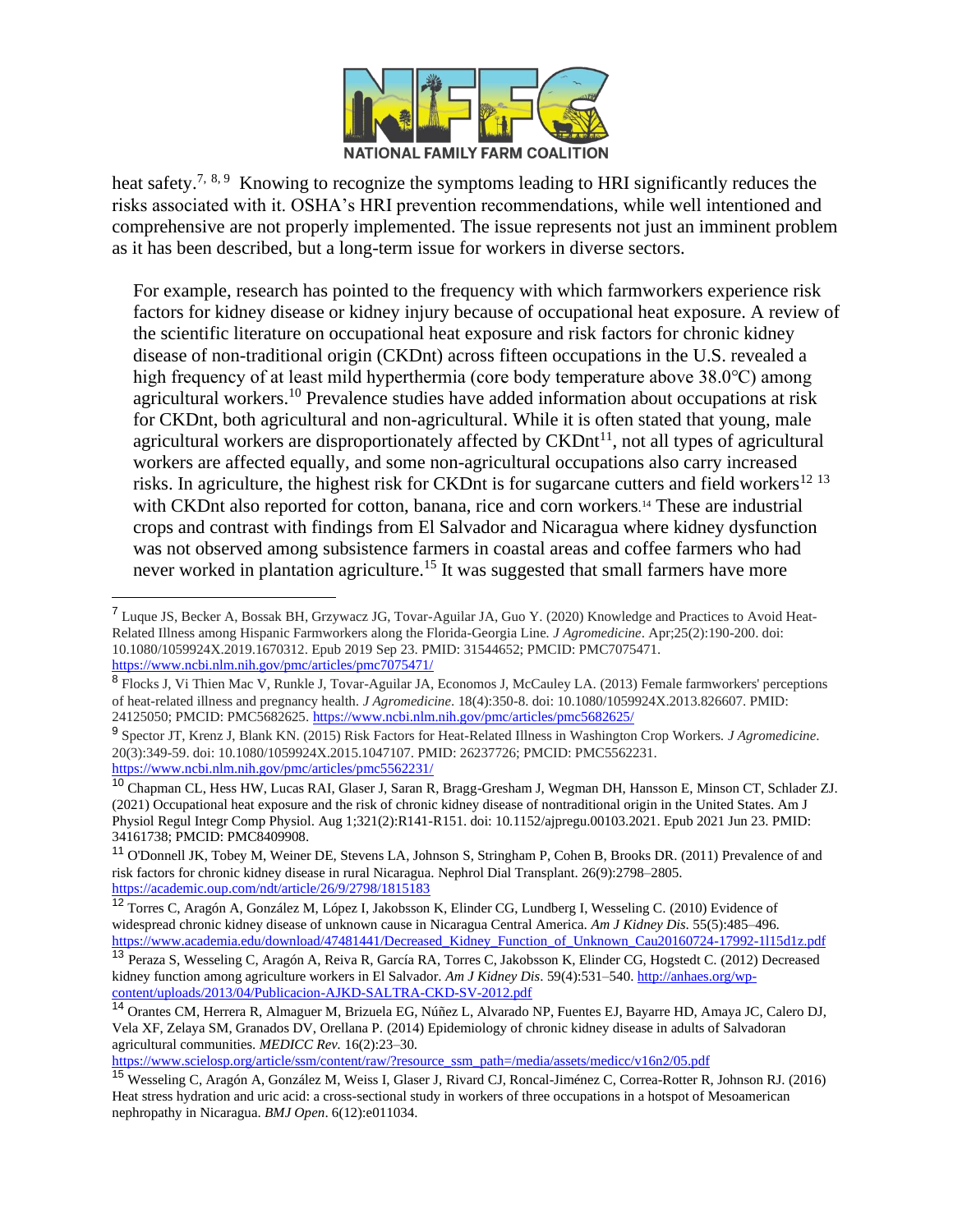

control over their working conditions than laborers.<sup>16</sup> Non-agricultural occupations with reported moderate-high prevalence of kidney dysfunction are construction workers 5-15%, miners 6-16%; port workers with heavy labor (8%), fishermen 7%, and shrimp farm workers  $10\%$ <sup>17</sup>"

All this information is important because it demonstrates that the problem goes beyond the enactment of proper HRI prevention regulations but that in the long run it is necessary to change our overall food production system. Outdoor and indoor workers must have heat stress injuries and illness protection because climate change makes it more imperative; while climate change is accelerating in part because the food chain system is an important factor in carbon production. It is beyond the scope of the requested comments, but as small producers we must point out the overall problem: industrial food production.

# **Determinants of Hazardous Occupational Heat Exposure and Heat Related Illness in the Workplace**

In agriculture, we see three main risk factors for HRI: the piece-rate system, workers' low-wages, and workers immigration status.

A recent literature review of the piece-rate factor on the health and safety effect of workers concluded that overall, it has a negative effect on workers. "The fact that 27 of the 31 studied articles found negative effects of piece rates on different aspects of health and safety does not prove causality, but together they give very strong support for the hypothesis that in most situations piece rates have negative effects on health and safety." <sup>18</sup>

For farmworkers to make ends meet under the piece-rate system they have to harvest as much as possible. These conditions force harvesters to work faster, take less breaks, and have longer journeys. Even when companies, farmers, or contractors train workers or provide water, breaks, and shade workers will prefer immediate financial reward rather than long term health conditions. Like many issues in agriculture, you never know what is going to happen next harvesting season, so for them what is needed is to make money now.<sup>19 20</sup>

Behind the reason for the piece-rate system are the economic interest of harvesters and producers to reduce cost, and for workers to overcome their economic low-income condition. On both sides

<sup>16</sup> Brooks DR, Ramirez-Rubio O, Amador JJ. (2012) CKD in Central America: a hot issue. *Am J Kidney Dis.* 59(4):481–484.

<sup>17</sup> Wesseling C, Glaser J, Rodríguez-Guzmán J, Weiss I, Lucas R, Peraza S, da Silva AS, Hansson E, Johnson RJ, Hogstedt C, Wegman DH, Jakobsson K. (2020) Chronic kidney disease of non-traditional origin in Mesoamerica: a disease primarily driven by occupational heat stress. Rev Panam Salud Publica. 2020 Jan 27;44:e15. doi: 10.26633/RPSP.2020.15. PMID: 31998376; PMCID: PMC6984407. <https://www.ncbi.nlm.nih.gov/pmc/articles/pmc6984407/>

<sup>18</sup> Johansson B, Rask K, Stenberg M. (2010) Piece rates and their effects on health and safety - a literature review. *Appl Ergon.* Jul;41(4):607-14. doi: 10.1016/j.apergo.2009.12.020. Epub 2010 Jan 27. PMID: 20106469.

<sup>19</sup> Morera, MC. Gusto, C. Monaghan, PF. Tovar-Aguilar JA, & Roka FM. (2020) "We Force Ourselves": Productivity, Workplace Culture, and HRI Prevention in Florida's Citrus Groves. *Safety* 6:41. <https://www.mdpi.com/2313-576X/6/3/41/pdf>

<sup>&</sup>lt;sup>20</sup> Horton, SB. (2016) They leave their kidney in the fields: Illness, injury, and illegality among U.S. farmworkers, University of California Press: Oakland, 200 pp. ISBN: 978-0-520-28327-5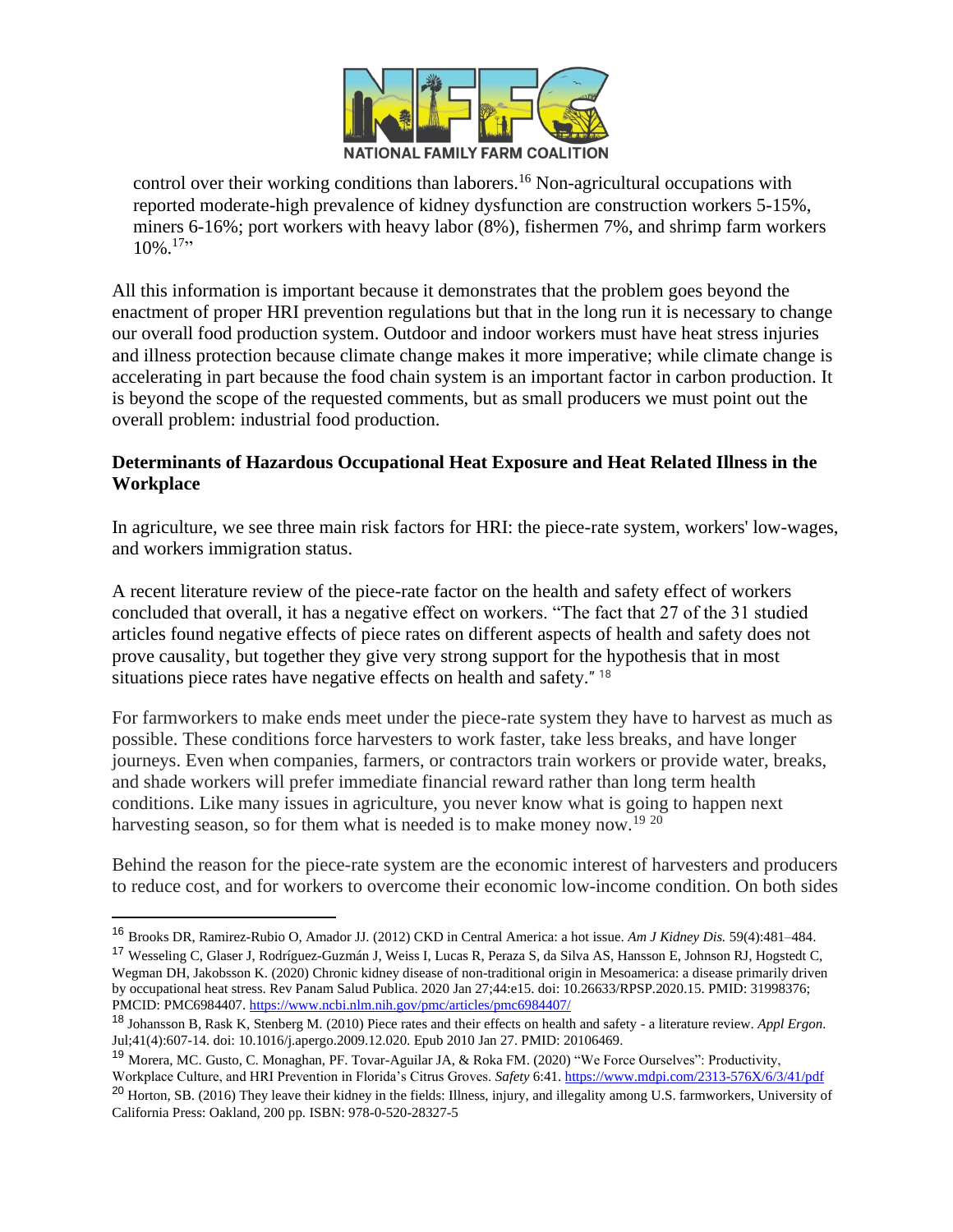

of the productive system is the intrinsic nature of the demand for cheap food and increased revenue of actors who are not directly related to agriculture or fishing production: supermarkets, distributors, and packing industries. The socio-political and economic forces of the food system have systematically benefited larger producers and companies who had carve the power of producers, consumers, and policy making.

### **Inequalities in exposures and outcome among workers of color and low-wage earners**

Linked to the same demand for cheap labor and the myth of "unskilled labor" is the United States broken immigration system which make undocumented,  $2<sup>1</sup>$  and guest worker visa recipients (H2A and H2B) vulnerable to abuses. It is not the workers' perception of lack agency, but there are many documented instances in which workers, who report unsafe workers conditions or even accidents in their workplace, face retaliation by their employers or others in the form of either job loss, immigration enforcement, or both. $^{22}$   $^{23}$ 

Workers of color in the United States are historically the bulk of the food chain system labor, unwillingly or not. While white farmers dominate as operator-owners, farmworkers, and food workers—from field to fork—are overwhelmingly people of color. Most are paid poverty wages, have inordinately high levels of food insecurity and experience nearly twice the level of wage theft than white workers. While white food workers' average incomes are \$25,024 a year, workers of color make only \$19,349 a year. White workers hold nearly 75% of the managerial positions in the food system. Latinos hold 13% and Black and Asian workers  $6.5\%$ <sup>24</sup>

Between the production, processing, distribution, retail, and services food chain industry there are approximately 20 million people, who are one in five American private sector workers and fully one sixth of the nation's entire workforce. Many of these workers are at risk of HRI: farmworkers, processing workers, commercial fishery workers, drivers, and kitchen workers. At least 50% of low-level workers in the industry are people of color and/or immigrants.<sup>25</sup>

Workers identifying as Black, Hispanic, or Latino experience disproportionately high rates of occupational heat-related illnesses. In a 2015 study, the rate of occupational heat-related illnesses among outdoor workers identifying as Black was 1.5 times that of white workers, and Hispanic or Latino workers experienced 3.2 times the rate of such illnesses compared with non-Hispanic

<sup>21</sup> U.S. Dep't of Labor, *Research Report No. 13, Findings from the National Agricultural Workers Survey (NAWS) 2015-2016: A Demographic and Employment Profile of United States Farmworkers* 36 (2018[\)](https://www.dol.gov/sites/dolgov/files/ETA/naws/pdfs/NAWS_Research_Report_13.pdf) [https://www.dol.gov/sites/dolgov/files/ETA/naws/pdfs/NAWS\\_Research\\_Report\\_13.pdf.](https://www.dol.gov/sites/dolgov/files/ETA/naws/pdfs/NAWS_Research_Report_13.pdf)

<sup>&</sup>lt;sup>22</sup> "Much abuse, little pay": How US farming Profits from Exploitation. Yucatan Times, December 29, 2021. <https://www.theyucatantimes.com/2021/12/much-abuse-little-pay-how-us-farming-profits-from-exploitation/>

<sup>&</sup>lt;sup>23</sup> Moran, G. As Climate Emergency Grows, Farmworkers Lack Protection from Deadly Heat. Civil Eats, June 14, 2021. <https://civileats.com/2021/06/14/as-the-climate-emergency-grows-farmworkers-lack-protection-from-deadly-heat/>

<sup>24</sup> Sustainable Agriculture and Food Systems Funders, 21-Day Racial Equity Habit-Building Challenge: 10 Things to Know About Race/Racism and the Food System, April 5, 2021[. https://www.agandfoodfunders.org/10-things-to-know-about-race](https://www.agandfoodfunders.org/10-things-to-know-about-race-racism-the-food-system/)[racism-the-food-system/](https://www.agandfoodfunders.org/10-things-to-know-about-race-racism-the-food-system/)

<sup>&</sup>lt;sup>25</sup> Food Chain Workers Alliance, The Hands that Feed US, June 6, 2012. [https://foodchainworkers.org/wp](https://foodchainworkers.org/wp-content/uploads/2012/06/Hands-That-Feed-Us-Report.pdf)[content/uploads/2012/06/Hands-That-Feed-Us-Report.pdf](https://foodchainworkers.org/wp-content/uploads/2012/06/Hands-That-Feed-Us-Report.pdf)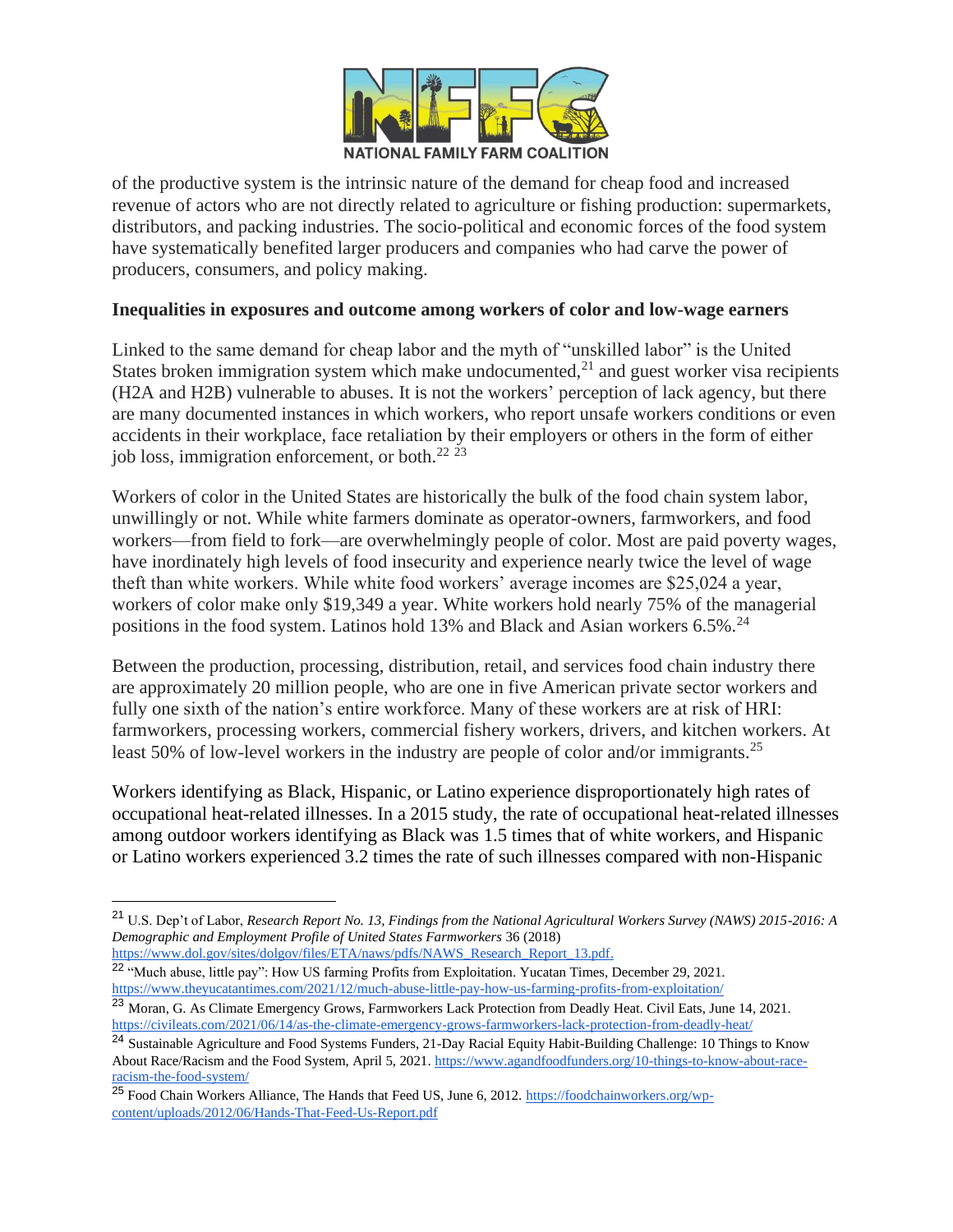

workers.<sup>26</sup> Furthermore, research has found that non-U.S. citizens are more likely to die on the job because of extreme heat exposure than their U.S. citizen counterparts, especially if Hispanic.<sup>27</sup>

### **Structure of work and work arrangements affected by hazardous heat**

Almost 97% of farms in the U.S. employ fewer than 50 employees,  $^{28}$  while 48% of agricultural workers, totaling over 1.15 million, work on farms with fewer than ten workers, according to the most recent Census of Agriculture.<sup>29</sup> However, the process of consolidation and the pressure of farmers to lower production costs had pushed many farms to rely on the farm labor contractor (FLC) system. Over 50% of farm workers are employed under this system.<sup>30, 31</sup> FLCs are notorious for flouting labor regulations, being responsible for one-fourth of all federal wage and hour violations detected in agriculture and one-half of violations in California and Florida, according to an analysis by the Economic Policy Institute  $(EPI)$ .<sup>32</sup> A federal heat standard must ensure that requirements are in place to protect all workers from hazardous heat exposure, whether they are directly hired by farm owners or through an FLC.

# **Existing Efforts on Heat Illness and Injury Prevention**

While few states had enacted regulations to protect outdoor workers and in one case indoor workers, the main barrier to adequately protecting workers from hazardous heat is the lack of a federal heat standard. However, as we saw in the anti-trust arena, regulations are useless unless they are properly enforced. The number of OSHA inspectors has been steadily decreasing in the past few years, which significantly limits the agency's capacity to enforce any existing rule.<sup>33</sup>

[https://www.ers.usda.gov/webdocs/publications/102015/eib-226.pdf?v=5050.9.](https://www.ers.usda.gov/webdocs/publications/102015/eib-226.pdf?v=5050.9) Last accessed December 8, 2021.

<sup>&</sup>lt;sup>26</sup> Gubernot D, Brooke G, Hunting K. (2015) Characterizing occupational heat-related mortality in the United States, 2000–2010: An analysis using the census of fatal occupational injuries database. *Am. J. Ind. Med*. 58:203–11. <https://www.ncbi.nlm.nih.gov/pmc/articles/pmc4657558/>

<sup>&</sup>lt;sup>27</sup> Taylor EV, Vaidyanathan A, Flanders WD, Murphy M, Spencer M, & Noe RS. (2018) Differences in Heat-Related Mortality by Citizenship [Status: United States, 2005–2014.](https://ajph.aphapublications.org/doi/abs/10.2105/AJPH.2017.304006) *Am J of Pub Health* 108, S131\_S136, <https://doi.org/10.2105/AJPH.2017.304006>

<sup>&</sup>lt;sup>28</sup> Economic Policy Institute (EPI), "Nine in 10 farmworkers could be covered by the paid leave provisions of the Families First Coronavirus Response Act—but not if smaller employers are exempted,", March 31, 2020 (avilable at:Nine in 10 farmworkers could be covered by the paid leave provisions of the Families First Coronavirus Response Act—but not if smaller employers are [exempted | Economic Policy Institute \(epi.org\).](https://www.epi.org/blog/9-in-10-farmworkers-could-be-covered-by-the-paid-leave-provisions-of-the-families-first-coronavirus-response-act-but-not-if-smaller-employers-are-exempted/)

<sup>29</sup> U.S. Department of Agriculture (USDA). *2017 Census of Agriculture. United States. Summary and State Data. Volume 1, Geographic Area Series, Part 51.* AC-17-A-51. April 2019. Available at:

[https://www.nass.usda.gov/Publications/AgCensus/2017/Full\\_Report/Volume\\_1,\\_Chapter\\_1\\_US/usv1.pdf.](https://www.nass.usda.gov/Publications/AgCensus/2017/Full_Report/Volume_1,_Chapter_1_US/usv1.pdf) Last accessed December 8, 2021.

<sup>30</sup> Castillo M, Simnitt S, Astill G, Minor T. *Examining the Growth in Seasonal Agricultural H-2A Labor*. EIB-226, U.S. Department of Agriculture, Economic Research Service. August 2021. Available at:

<sup>31</sup> Farmworker Justice. DOL H-2A FY2021 Data. 2021. [https://datastudio.google.com/u/0/reporting/c1ee6b36-f290-4c23-bfd5](https://datastudio.google.com/u/0/reporting/c1ee6b36-f290-4c23-bfd5-f83c6de9a5cb/page/1M) [f83c6de9a5cb/page/1M](https://datastudio.google.com/u/0/reporting/c1ee6b36-f290-4c23-bfd5-f83c6de9a5cb/page/1M)

<sup>32</sup> Costa D, Martin P, Rutledge Z. *Federal labor standards enforcement in agriculture*. Economic Policy Institute. December 2020[. https://files.epi.org/pdf/213135.pdf.](https://files.epi.org/pdf/213135.pdf) Last accessed January 10, 2022.

<sup>33</sup> National Employment Law Project, *Worker Safety in Crisis: The Cost of a Weakened OSHA* (2020), [https://www.migrantclinician.org/toolsource/resource/heat-related-illness-clinician%E2%80%99s-guide-june-2021.html.](https://www.migrantclinician.org/toolsource/resource/heat-related-illness-clinician%E2%80%99s-guide-june-2021.html)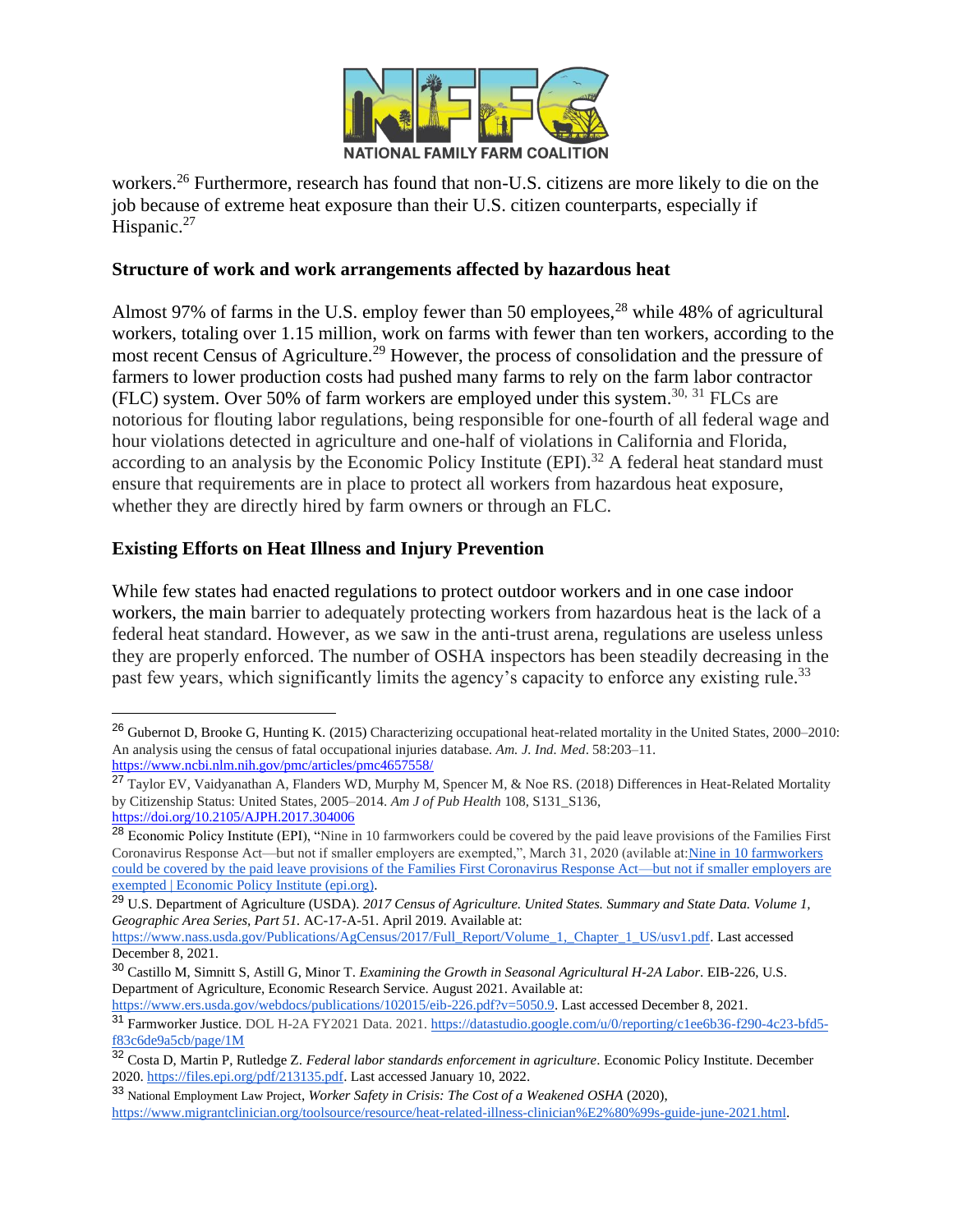

OSHA for the most part is unknown in the agriculture industry because for the most part has limited oversight powers and even less economic and human resources. Moreover, most agencies are unable to prevent retaliation actions from employers because when they are "prompt to act" the complainer is unable to feed him/her-self or has been already deported.

We recognized that OSHA and NIOSH had try to educate employers and employees on the risks, symptoms, and preventing measures associated with HRI, but the fact that such efforts are a voluntary suggestion, and that workers and employers feel that such recommendations will affect the bottom line of making a living disenfranchise its implementation.

# **Heat illness prevention plans and programs**

With the data, experience, and developed materials on the topic we are cautiously optimistic that prevention plans and programs are attainable. For once, we suggest that a small proportion of the infrastructure bill should be dedicated to the human protection of workers against HRI. Access to healthcare services should not be conditional to public transportation or the location of the facilities. Same wise, access to shade, water, and dignified affordable housing should be a priority as a society.

Broadband is among the priorities of the current administration and the availability tools to prevent HRI could be improved to serve a more diverse, and technologically limited population, as well as the employers who in many cases are already thinking on the benefits of the so-called "climate smart agriculture". Such efforts must include the health and safety of workers.

Finally, land-grant universities, Historically Black Colleges and Universities, as well as non-forprofit organizations who had dedicated a significant amount of time and resources to prevent HRI should lead the effort to translate the scientific facts and strategies to at-risk outdoor and indoor workers. Either individually, but more appropriately on teams with similar demographic and geographic interests.

Plans and programs preventing HRI will only be effective if trust sources are the medium to communicate, and if the industry is committed to protect their workers. Contrary to relying exclusively on inspections and fines, some incentives should be contemplated to employers who are embracing and implementing HRI programs.

#### **Engineering controls, administrative controls, and personal protective equipment**

Many efforts are being made to prevent HRI by engineering controls: Apps, sensors, rehydration strategies, ergonomics, and shade systems to decrease heat exhaustion are welcoming strategies. However, its implementation depends on the potential investment the employer is willing or able to make on their business. Considering size, region, and readiness to implement new rules should be considered to provide resources or, in some cases, impose sanctions.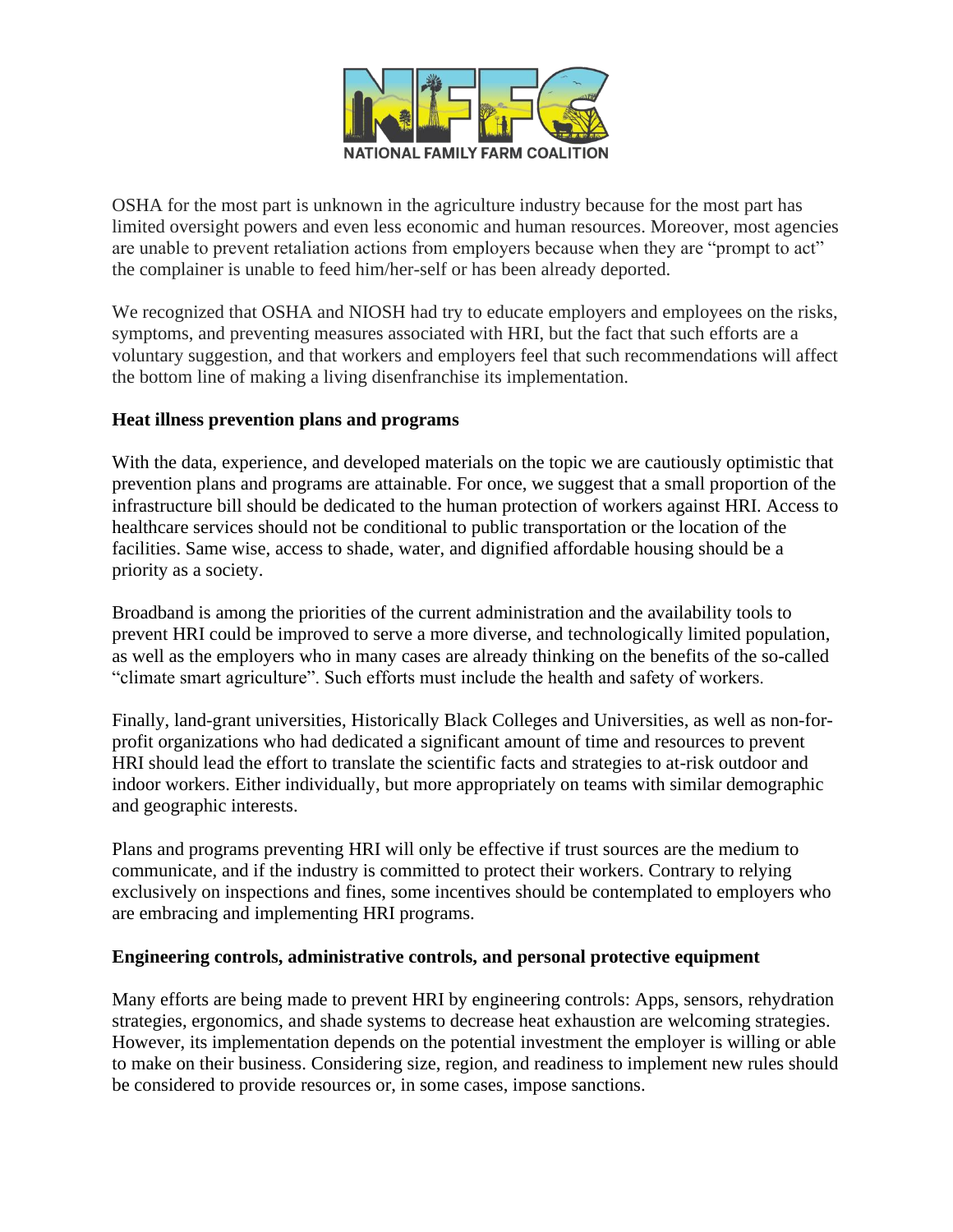

Administrative controls should be a consensual process in which large employers do not shield from their responsibilities and small growers are considered to not affect their economic stability.

Personal protective equipment (PPE) should be considered a risk factor for HRI. It has been already suggested in other forums that the Workers Protection Standard of the Environmental Protection Agency should enhance HRI on their training and oversight. The possibility that PPE can become a prevention tool and not a risk factor is positive, but we must recognize that its cost may be unattainable for most farm operators or the commercial fish industry.

A completely different conditions should be address for indoor workers expose to high temperatures and long journeys, engineering tools exist to decrease rising temperatures. If enacted specific rule is needed to improve working conditions on those locations, under the understanding that an implementation process considers the size and resources of each business.

## **Acclimatization**

Some harvesting companies in Florida had followed a process in which guest workers coming from Mexico do not start picking fruit the whole day but incrementally work for more hours until full journeys in a period of two weeks. Unfortunately, this is the common denominator for most local or similar H2A workers.

Acclimatization is incredibly important to let the physiology of workers be at their best to resist the intense heat conditions of the fields. Moreover, while the acclimatation process is important from workers moving from less heat areas to warmer temperatures, resting days -which can be as long as a few weeks off- should be also considered when going back to work.<sup>34</sup>

There are other strategies that can also help and not just the process of working less hours during the harvesting season but provide longer breaks at the start of the acclimated period. For example, Mondays, which tend to be the first day of the working week, have a little more rest time than the following days of the week.

#### **Physiologic and exposure monitoring**

We had cited a robust body of research in the United States and beyond that documented the physiologic effects of heat on outdoor workers, particularly farmworkers, and many of those efforts translated into practical interventions.<sup>35</sup> But additional scientific translation requires that workers and employers have easy to use and affordable physiological monitoring.

<sup>34</sup> Zurawlew, MJ, Jessica AM, & Walsh NP. (2018) Heat acclimation by postexercise hot-water immersion: reduction of thermal strain during morning and afternoon exercise-heat stress after morning hot-water immersion." *Int. j sports physi and perf* 13; 10:1281-1286.

<sup>35</sup> Grzywacz, JG, Gonzales-Backen M, Liebman A, Marín AJ, Trejo M, Ordaz Gudino C, Economos J, & Tovar-Aguilar JA. (2019). Attending to pesticide exposure and heat illness among farmworkers: Results from an attention placebo-controlled evaluation design." *J occup & envir med* 61, no. 9:735-742.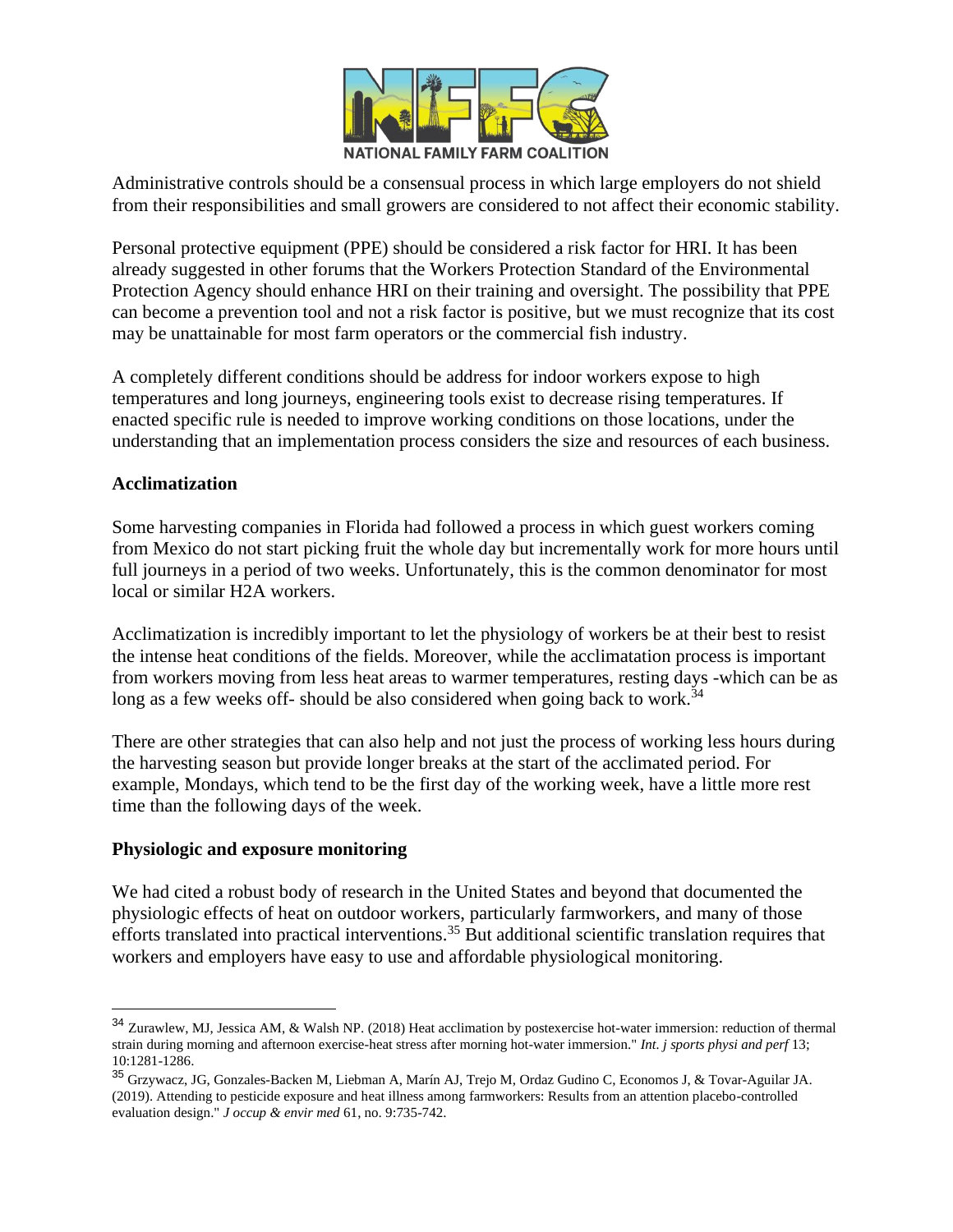

Physiologic monitoring is superior to exposure monitoring because workers can have the agency to prevent HRI; but the only way in which such a strategy could have positive effects is with the participation of employers and these should ensure that their investment also has positive results.

There are already exposure monitoring tools like the OSHA-NIOSH heat stress prevention app, or the Florida Automated Weather Network but one limitation is accessibility. Both tools are not available without signal and my personal experience is that they do not work in remote areas of Florida and, most likely, in other rural areas as well.

The second important limitation of exposure monitoring is the individual physiology of each worker. While the mentioned tools are affordable, potentially easy and widely accessible, they may not move workers or employers to act. In places where actions are triggered by exposure monitoring the challenge has been mandatory limits and its subsequent enforcement.

We suggest that both processes be implemented: cost, accessibility, and acceptance will limit physiological implementation, but exposure monitoring is already available. In both cases, the main factor is that its use will follow preventive actions.

## **Planning and responding to heat illness emergencies**

The Federal Emergency Management Agency's (FEMA) national public service campaign, says, "extreme heat is responsible for the highest number of annual deaths among all weather-related hazards."<sup>36</sup> According to the National Weather Service, who also monitors weather-related fatalities, heat has been the leading cause of death among weather-related fatalities over the past 30 years.<sup>37</sup> These fatalities include not occupational related deaths, but as we mentioned before it is likely that some work heat-related fatalities are underreported.

All these said that, with climate change looming in the horizon, consideration for emergency plans to serve at risk outdoor and indoor workers and the communities where they live priorities. Rural communities lack infrastructure and human resources to properly serve its population. There is a need for important investment in these areas and proper incentives for healthcare professionals to staff these facilities.

One final thought is the limited access to broadband services in rural areas, this limitation impacts the request for emergency services and the ability of emergency callers to offer precise location for such services to arrive timely.

[https://www.ready.gov/heat#:~:text=In%20extreme%20heat%20your%20body,greater%20risk%20from%20extreme%20heat.](https://www.ready.gov/heat#:~:text=In%20extreme%20heat%20your%20body,greater%20risk%20from%20extreme%20heat)

<sup>36</sup> FEMA-Ready, Extreme Heat, Last accessed January 26, 2022.

<sup>&</sup>lt;sup>37</sup> National Weather Service, Weather Related Fatality and Injury Statistics 2020. <https://www.weather.gov/hazstat/> Last accessed January 26, 2022.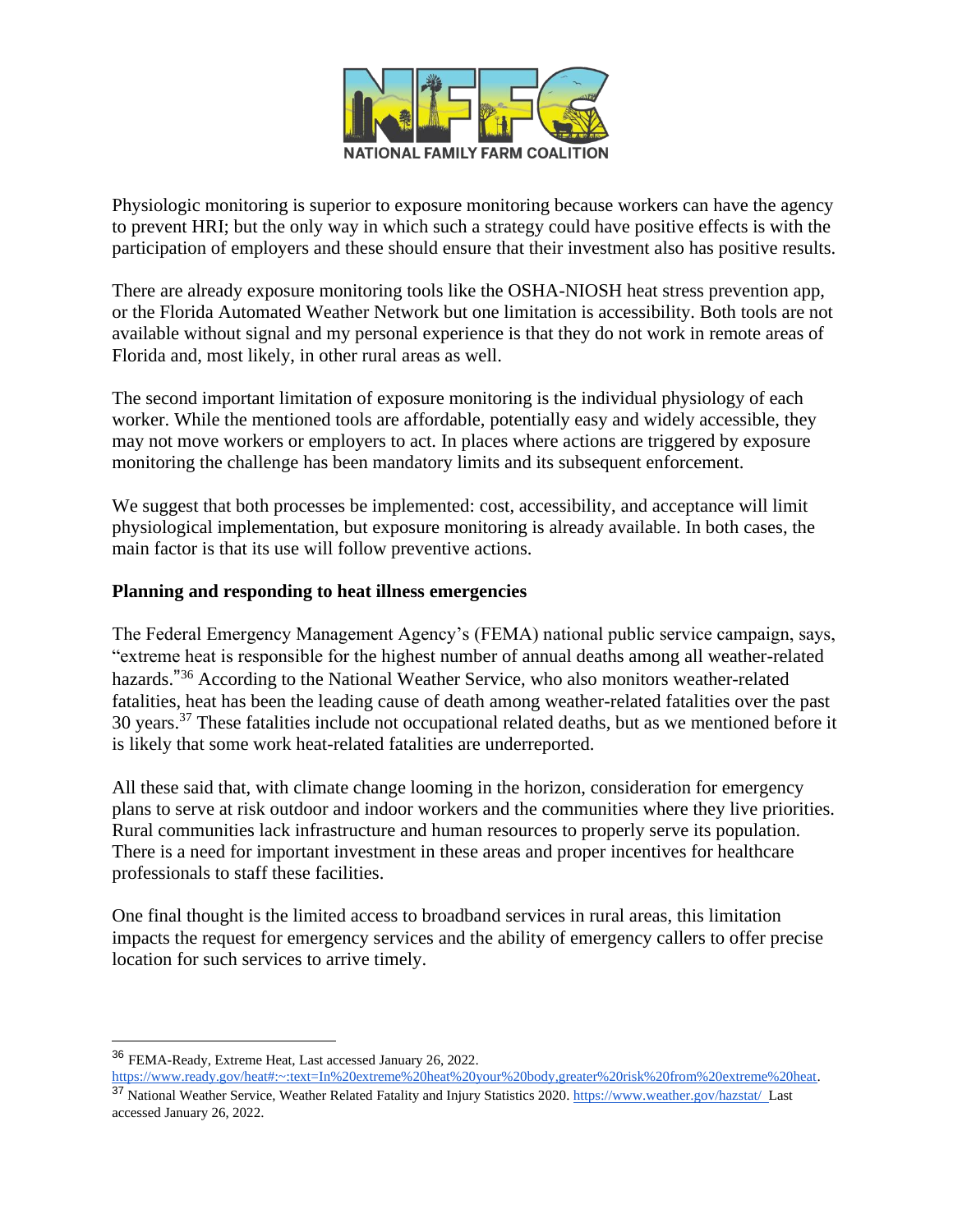

### **Workers training and engagement**

Overcoming decades of de-investment in the public sector limit the effectiveness of initiatives promoted by OSHA, NIOSH, CDC, and local Department of Health and Agriculture. On the other hand, providing funds to land-grabbing grant universities is unsustainable when their overhead cost cuts in half any project they lead.

Non-for- profit organizations, faith organizations, and self-help groups had been picking up services that otherwise should have been the responsibility of the State. The process not only distracts these groups from their mission but accounts for large social inequities we see.

We foresee two solutions for these mammoth challenges: a) the State invests in trustworthy outreach programs led by local culturally competent agencies or, b) the State gives direct grants and assistance to community organizations to lead outreach programs.

We do not have priorities for which strategy takes precedence, we expect that in some cases the first action may have more traction due to the capabilities of community organizations, while in some other cases the local institutions may be socially or politically prevented from taking the lead.

A third and somehow riskier alternative is to provide employers with the tools and resources to conduct such training and engagement. There are cases in which such processes have been effective. One factor is true for any of the outline options: Workers are the best promoters of any new rules as long as they are protected from retaliation and compensated for it.<sup>38</sup>

To clarify the last statement; not all employers have the capacity or the willingness to provide comprehensive training. As it was mentioned above many employers are small operations which prevent them from taking on additional tasks. However, if an enforce framework is in place and resources are available in ways we described, employers must be part of the outreach process.

Once employers see the benefits of HRI prevention programs, or are forced to implement them, we advocate for the implementation of a wide community-health workers (CHW) program onsite or managed by local healthcare services.

The CHW model has been a well-documented low-cost and effective method for occupational health and safety.<sup>39 40</sup> Our experience showed that when CHW are embedded in the workers'

<sup>38</sup> Tovar-Aguilar JA, Monaghan PF, Bryant CA, Esposito A, Wade M, Ruiz O, McDermott R. (2014) [Improving eye safety in](https://scholar.google.com/scholar?oi=bibs&cluster=5409435595528889482&btnI=1&hl=en)  [citrus harvest crews through the acceptance of personal protective equipment, community-based participatory research, social](https://scholar.google.com/scholar?oi=bibs&cluster=5409435595528889482&btnI=1&hl=en)  [marketing, and community health workers,](https://scholar.google.com/scholar?oi=bibs&cluster=5409435595528889482&btnI=1&hl=en) *J of agromedicine,* 14(3)

<sup>39</sup> Swanberg, JE, Nichols HM, Clouser JM, Check P, Edwards L, Bush AM, Padilla Y, & Betz G. (2018) A systematic review of community health workers' role in occupational safety and health research." J of immig & minority health 20, 6: 1516-1531. <sup>40</sup> Caffaro F, Cremasco MM, Bagagiolo G, Vigoroso L, & Cavallo E. (2018). Effectiveness of occupational safety and health training for migrant farmworkers: a scoping review. *Pub health*, 160, 10-17.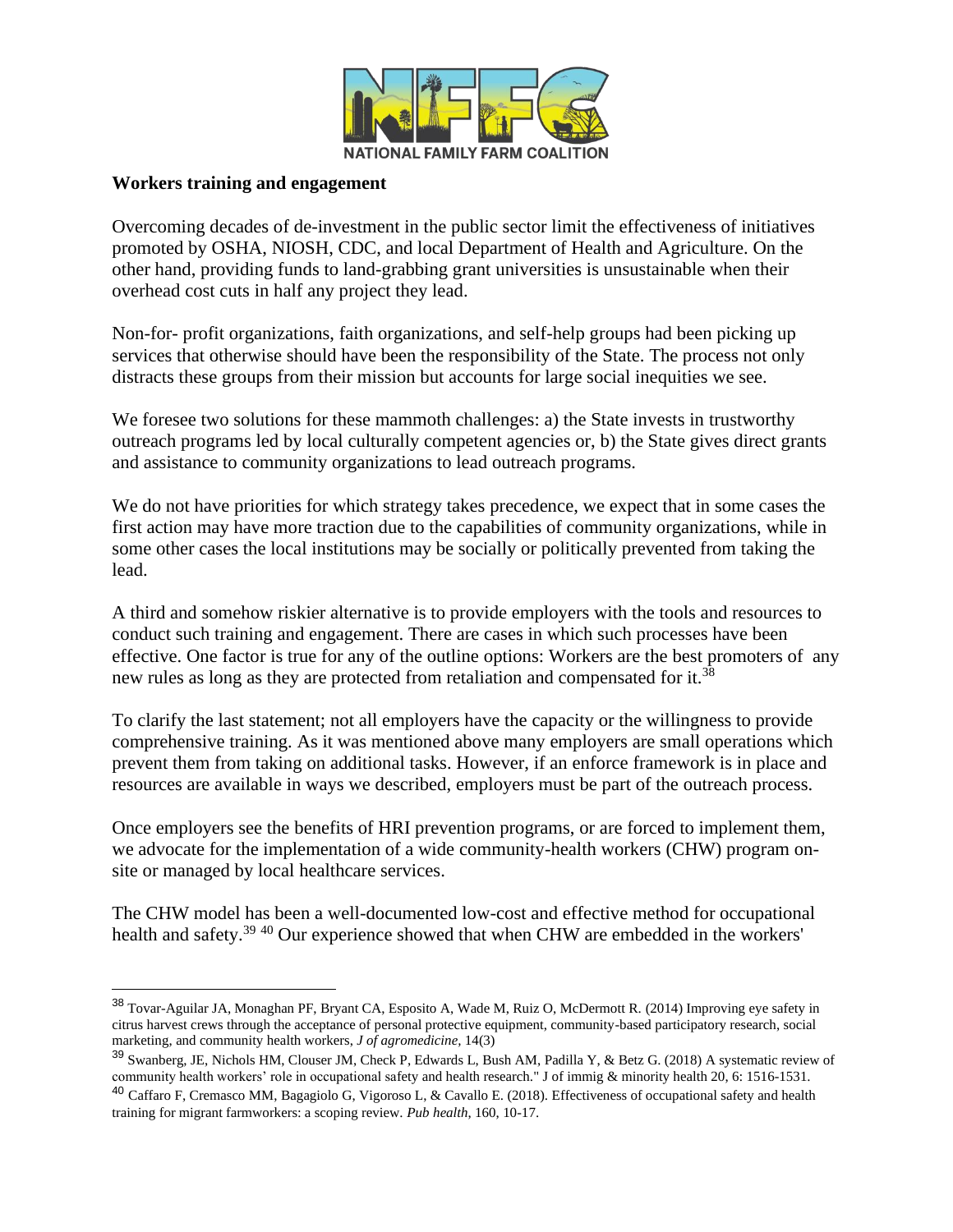

crews, co-workers are adopting positive behaviors and that farmer operations value such intervention.<sup>41</sup>

As many promoters of the CHW model have pointed out, it is important that they are compensated, recognized, and that they count with the proper technical and extended support to conduct their work.<sup>42</sup>

# **Cost, economic impacts and benefits**

There is growing evidence that the labor productivity effects of climate change could be substantial. Already today, the aggregate national-level effect of heat on economic output is on a par with other health-related impediments to labor productivity. The empirical relationship between heat stress and the task productivity of individual workers is reasonably well-known and robust, although there are different approaches to quantifying it.<sup>43</sup>

From the farmer, rancher, and commercial fishery point of view the relevance of cost-benefit of any regulation is fundamental but is secondary to the U.N. Declaration on the Rights of Peasants and Other People Working in Rural Areas.<sup>44</sup>

As stated in such a declaration, health and safety conditions are human rights of workers. OSHA should enforce regulations to prevent HRI considering the slide cost for food producers and processors; organizations implementing and enforcing such regulations; the tools necessary to implement and promote the new regulation; and even the potential cost for workers. Workers and employers alike will be economically affected with the new regulation. Wages losses, potential retaliation actions, production reduction, and the implementation cost at diverse fronts should be expected. As we saw in other programs,  $45$  It is possible that HRI and deaths rise once the regulation is in place, but this is a natural consequence of increased reporting, not a negative effect of its implementation.

We echo Dr. Day's team: "Private individuals are the primary agents of behavioral adaptation, choosing to take a rest, have a drink or wear appropriate clothing, However, governments are instrumental in creating an environment or regulations that facilitate change in social norms.

<sup>43</sup> Day E, Fankhauser S, Kingsmill N, Costa H, & Mavrogianni A. (2019). Upholding labor productivity under climate change: an assessment of adaptation options. *Climate policy*, 19(3):367-385. <https://www.tandfonline.com/doi/pdf/10.1080/14693062.2018.1517640>

<sup>41</sup> Monaghan, PF, Forst LS, Tovar-Aguilar JA, Bryant CA, Israel GD, Galindo-Gonzalez S, Thompson Z, Zhu Y. & McDermott, RJ (2011). Preventing eye injuries among citrus harvesters: the community health worker model. *Am j of pub health,* 101(12), pp.2269-2274. <https://ajph.aphapublications.org/doi/pdfplus/10.2105/AJPH.2011.300316>

<sup>42</sup> Zulu JM, & Perry HB. (2021) Community health workers at the dawn of a new era. *Health Res Pol and Systems,* 19(3)1-5. Most articles of this special number are relevant for this comment. <https://link.springer.com/article/10.1186/s12961-021-00761-7>

<sup>&</sup>lt;sup>44</sup> United Nations Declaration on the Rights of Peasants and Other People Working in Rural Areas, Adopted on 28 September 2018. <https://digitallibrary.un.org/record/1650694?ln=en>

<sup>45</sup> Luque JS, Bossak BH, Davila CB, & Tovar-Aguilar, JA. (2019). "I Think the Temperature was 110 Degrees!": Work Safety Discussions Among Hispanic Farmworkers. *J of agromedicine*, 24(1):15–25[. https://doi.org/10.1080/1059924X.2018.1536572](https://doi.org/10.1080/1059924X.2018.1536572)